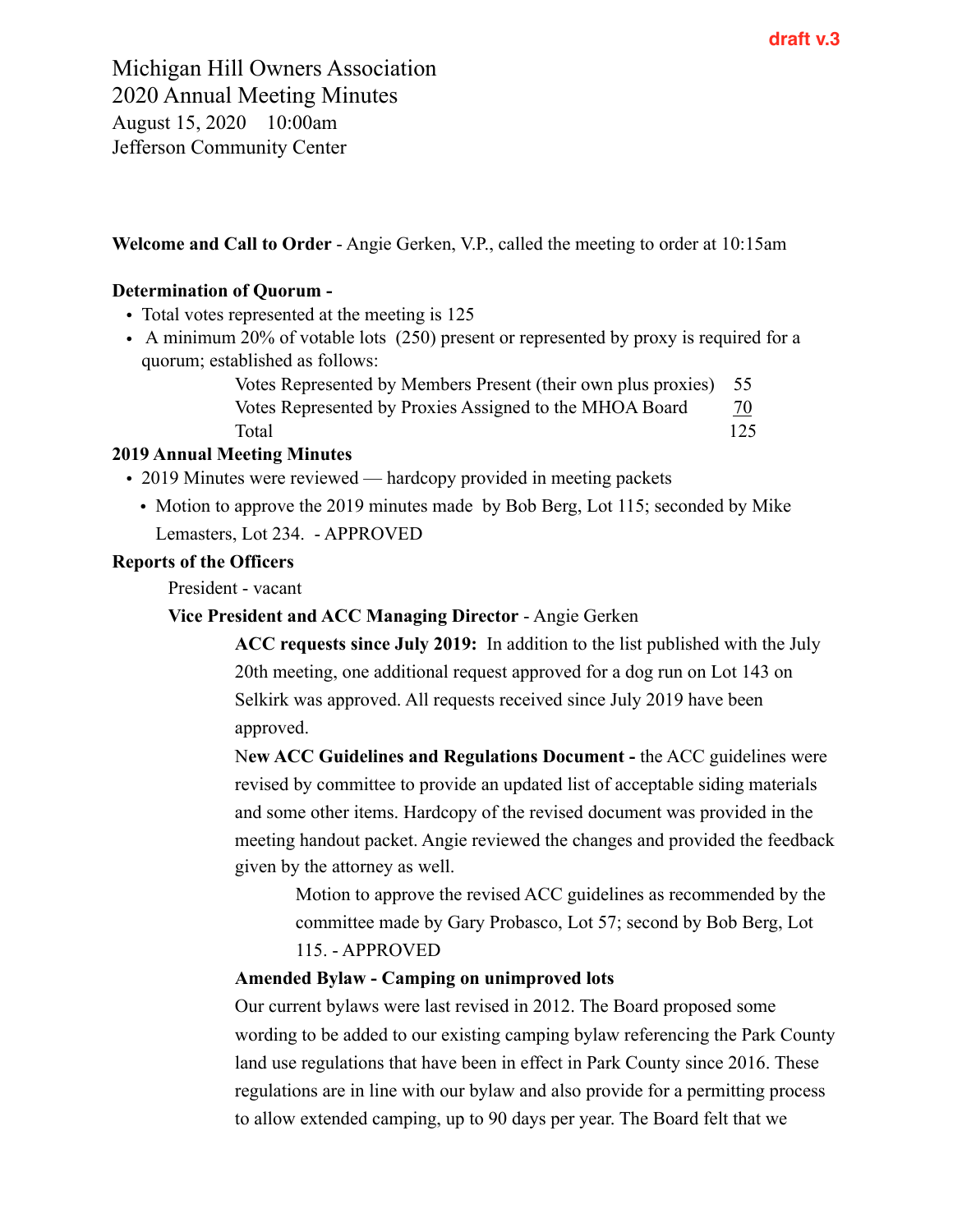should be in alignment with the county on this issue. Hardcopy of the change was provided in the meeting handout packet.

The amended section reads as follows:

UNIMPROVED LOTS. Owners of unimproved lots and their guests may camp on their lots in campers, trailers and motor homes, and similar vehicles **as permitted under Park County Land Use Regulations Section 5-712 - Camping on Vacant Residential (MR,R, R-20, R-35) and Mining (M)**  Parcels. Gray water and/or sewage may not be discharged or disposed of within the subdivision other than in the MHOA's approved dump station. When the owner or guest leaves, camping vehicles must be moved from the lot. Campers, trailers, motor homes and similar vehicles cannot be stored on any unimproved lot.

Motion to approve the amended bylaw regarding Camping on unimproved lots was made by Terry Bate, Lots 228, 229, 230; second by Larry McClymonds Lots 206, 207. - APPROVED

## **New Bylaw - Parking on Association roads**

The Board approved a more defined parking bylaw and needs the approval of the members at this meeting to make it official. Our previous wording was very ambiguous. The text of the new bylaw was included in the agenda for this meeting. The new bylaw specifies limits to parking on the roads and also describes the requirement for notifying the Board and/or the At-Large if there are extenuating circumstances that require the limits to be exceeded. The wording was reviewed and various comments made by members. Steve Elford, Lot 141, suggested adding wording to require that, if vehicles must be parked in the road, that they should be parked in front of the owner's own property if at all possible. It was agreed by members present that the language would be modified and a vote taken later in the meeting.

Treasurer - vacant

**Secretary** - Paula Morgan

**Secretary Duties** - Since our annual meeting could not be held in June due to COVID19 restrictions, a second mailing was needed to notify members of the rescheduled meeting date.

**Treasurer Duties** - We lost our treasurer, Frank Marinaro, in December due to the sale of his property. After that, the duties have been split between Paula and Angie. Angie handled dues invoices and processed the payments. Paula has had the checkbook and has paid invoices and made deposits.

## **Introduction of the New Bookkeeper, Lindsay Wood**

The Board has engaged a new bookkeeper, Lindsay Wood from Fairplay. She was brought on in March. Lindsay has reconciled our books and prepared the financial reports for the annual meeting. She also worked to streamline and simplify our chart of accounts.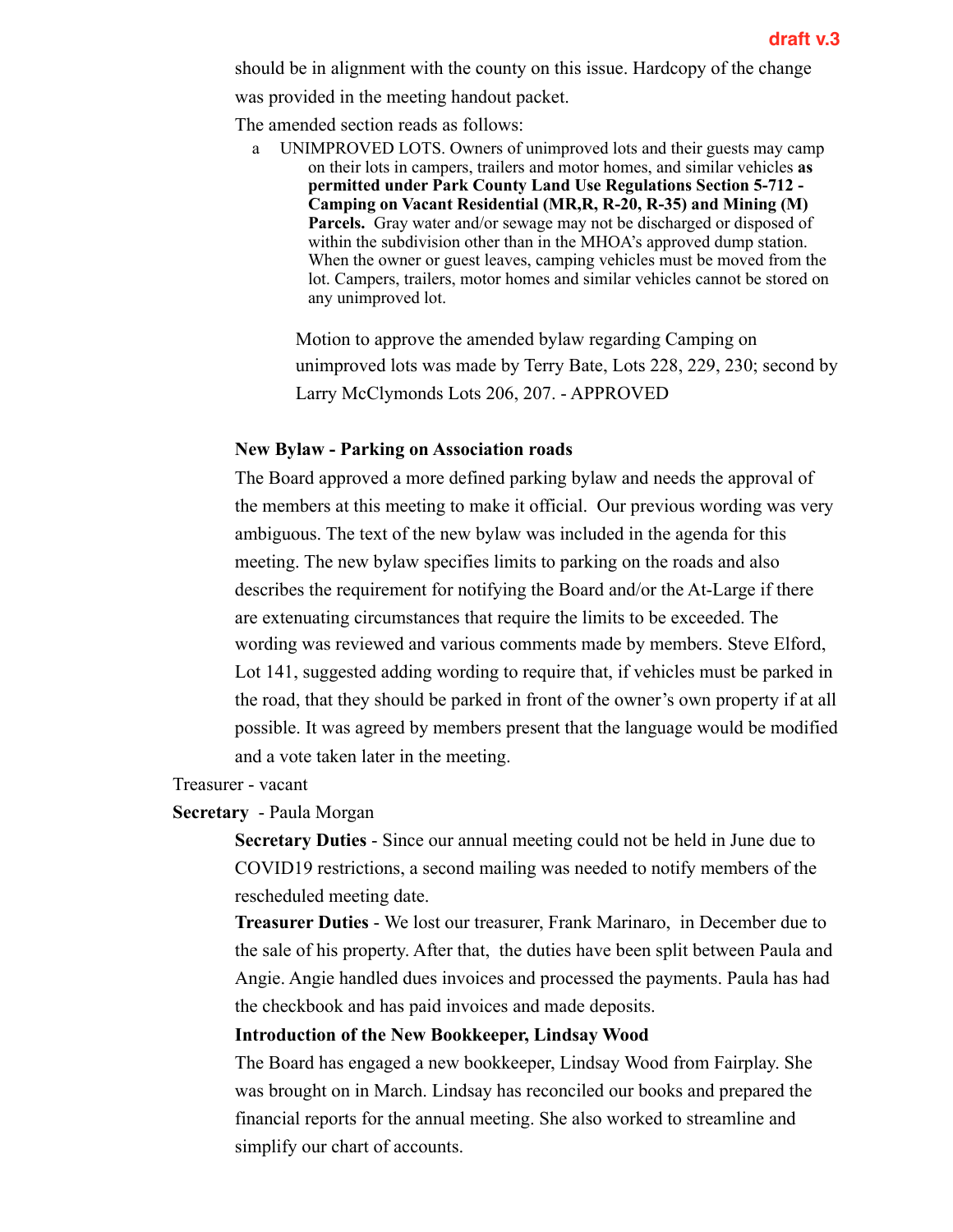## **Financial Status, Budget and Reports**

Hardcopies of the budget and financial reports were included in the meeting packet.

A question was asked whether fish had been stocked in the pond since there is a budget item for it, but fishing has been difficult. Bobby said the fish were stocked late due to a inability to place an order during the COVID lockdown in the spring. They were in by July 4, released by Bobby himself.

A question was asked about whether gravel was purchased, since it is a budget item. Bobby said that when the roads were graded, gravel was not needed mostly because many of the rocks had been removed earlier, eliminating the need to cover them.

Lindsay took questions on the financial reports. There was some discussion of the Reserve Study prompted by Larry McClymonds, Lots 206-207, since we have sold our vehicles and the amounts needed for reserves has decreased. Lindsay spoke about what the reserves are and how HOAs handle maintenance vs. replacement of assets. In our case, the maintenance of assets has been a budget item, and replacement has been planned for in reserves.

Steve Johnson, Lots 182-183-184, suggested that our culverts might need to be included as an asset for the purposes of the reserves. There are about \$500,000 in culverts in our subdivision. The board will take this under advisement and address at the next meeting.

## **Dues Committee Report**

A committee was formed to examine MHOA financials and make a determination of whether a dues increase should be made for 2021. The committee's report was included in hardcopy in the meeting packet. Paula reviewed the recommendations and outcome of this committee. The committee recommended a \$25-per-year dues increase based on our short-fall in years where the winter has been a heavy snow and wind season.

> A motion was made by Angie Gerken to increase the dues by \$25.00 per lot for a total of \$200.00 per lot due annually beginning in 2021. Seconded by Larry McClymonds. - APPROVED

A motion to accept all of the financial reports was made by Larry McClymonds Lots 206-207; second by Mike Lemasters Lot 234. - APPROVED

## **At-Large** - Bobby Ryszkowski

#### **Pond**

As reported above, the pond was stocked late, just before the 4th of July. By the time the fish were ordered, the fishery was out of large fish, so they are all small.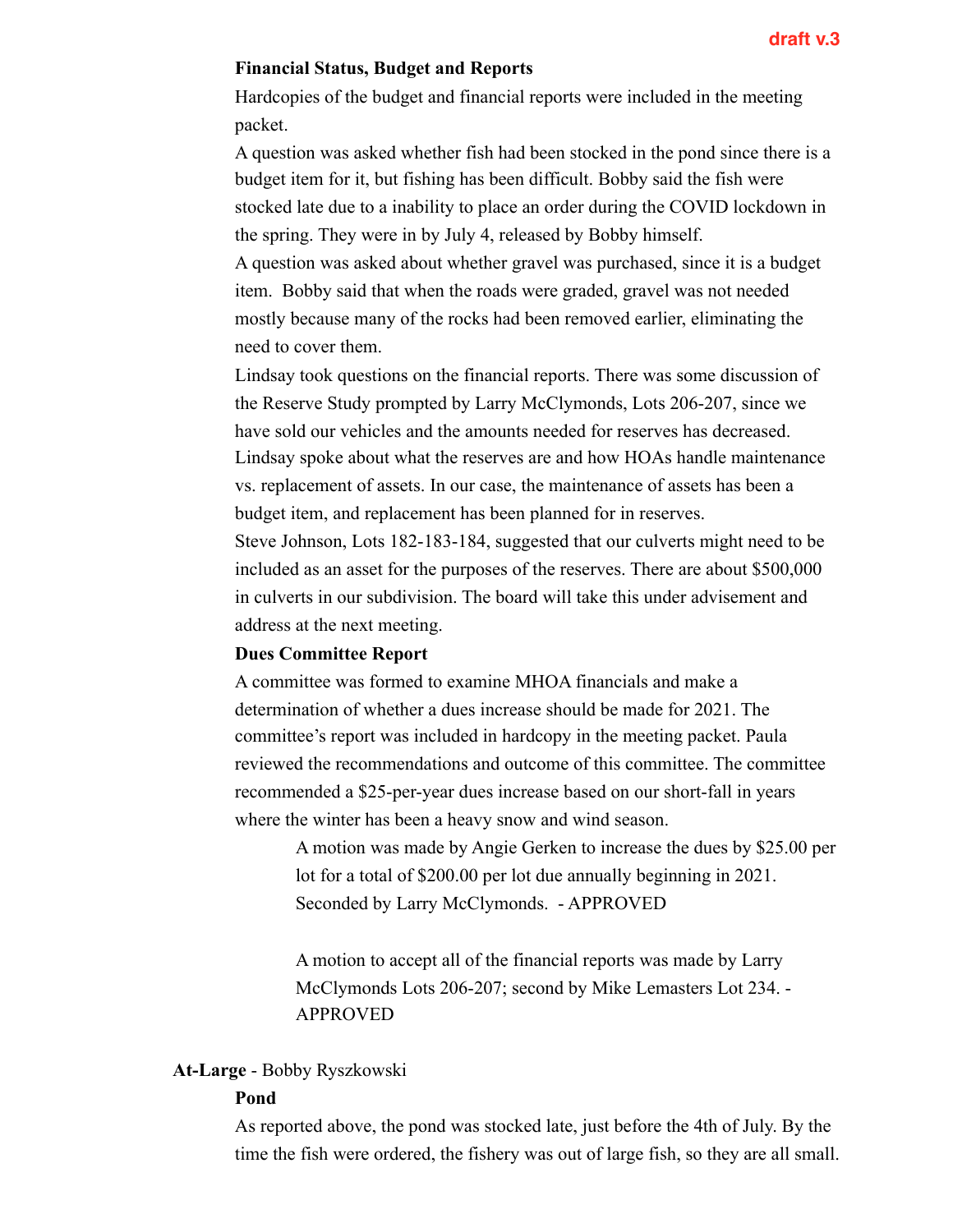There was so much food for them in the pond when they were placed in it that they may not have been biting. There were some fish that survived the winter.

Bobby noted that there is a budget item for putting in a gate with a lock at the pond to deter people who are not owners or guests of our HOA from fishing in our pond. He plans to pursue getting this gate installed.

## **Roads**

The roads were graded later than planned by a new contractor from Brannan Sand and Gravel in Fairplay. We may not have to do them again. Questions were raised about some of the roads that were not graded: Deadman's, Swandyke and French Pass Circle. Bobby will have a look at them and speak to the contractor. A question was asked about whether removal of aspens from the easements was included in the contract. There are places where the trees and vegetation have gotten very dense close to the roads. Bobby states that removing vegetation has not been contracted. It could be done using an excavator-mounted brush hog. He will look into this.

# **Open forum for Association Members**

Larry McClymonds Lots 206-207 - would like to see fines for violations of HOA covenants, bylaws and policies raised to \$500 per occurrence. He feels that the \$50/\$100 fines are not heavy enough to deter violations. He would also like to see the Covenants on fences in section 8 revised regarding animals.

Mike Lemasters Lot 234 - agrees with the fine increase proposed by Larry. Regarding fences and livestock, Mike would like to note that our covenants do state that no stable, corrals, etc, shall be located closer than 50' to the property line or any structure. In addition, it is a state law that well water cannot be used for livestock. He is concerned that use of well water for livestock in our HOA will threaten all of us using our own wells.

Ken Baker Lot 169 - Stated that he needs fences to keep loose cattle from coming onto his property, not to keep any animals in. He will be repairing the damaged section of fence along his property and the county road.

Bob Berg Lot 115 - Bob is concerned that we might be at risk for a lawsuit over ATV use on our roads. He has observed some unsafe driving of ATVs and ORVs this summer. He wants to make sure we have the liability insurance. He recommends that we review the policy and pursue some measures to reduce our risk.

Ray Wittwer Lot 191 - agrees that the ATVs have been a big problem this year.

Terry Wiess Lot 240 - On fences, Terry would like to have more clarity about what a stockade fences vs. a corral.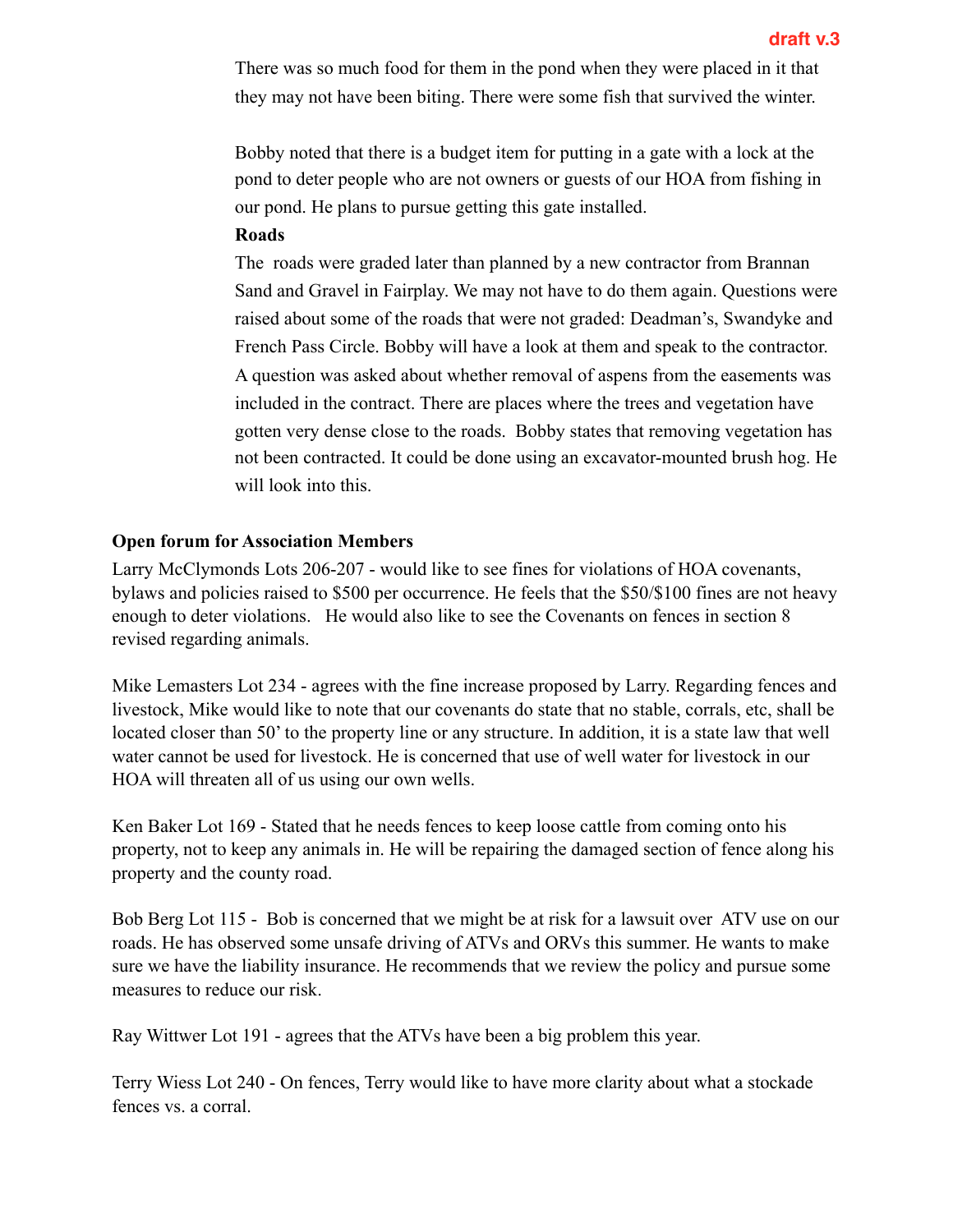Mike Lemasters Lot 234 - a corral is a pen to contain livestock. Also, our covenants say a t-post fence is not allowed, but is not sure that this type of fence was used by anyone.

Angie Gerken Lot 250 - The Board will consider itself directed to add a clarifying bylaw regarding fence styles, setbacks, and livestock enclosures.

There was a call to vote on the question of raising the fines.

A motion to increase the fines for covenant, bylaw, policy and ACC guidelines violations from \$50 for second violation and \$100 for the third violation to **\$500 per violation** was made by Larry McClymonds, Lots 206-207, second by Bobby Ryszkowski. - APPROVED

Steve Johnson Lots 182, 183, 184 - would like to see the burn pits that were dug on our out-lot filled in since we cannot burn slash. As far as using this property for other things, we have to remember that it was leased out for grazing to give us a tax break.

Michael Silcott Lot 77 - Liked some of the ideas for use of the lot since we can's use it for a burn pit. He would also like to see the picnic shelter at the pond and other amenities added to our neighborhood.

There was a general discussion of uses for the out-lot such as camper storage in the summers, shooting range, etc. Many of these ideas depend on what our county land use regulations will allow for a property such as this. Also, there is some concern about the HOA incurring liabilities if used for storage of members' property or shooting range. And since it has been leased, what would it mean to change the usage? There is more research needed on this.

Mike Lemasters Lot 234 - Believes that our MHOA signs should state that use of our roads is at your own risk to reduce our liability.

# **Old Business Items Review**

- 1. **Table and shelter at the pond:** members voted to delay building this in 2019. Not budgeted for 2020. Members present expressed interest in making this happen.
- 2. **Frontend Loader purchase and Equipment Building:** This was taken up by the board in the spring - voted to sell all vehicles and contract for road services as an outcome of the Dues Committee recommendations; loader and building not needed at this time

3. **New Committees:** members were encouraged at the 2019 Annual Meeting to sign the sheets if interested. The following Committees were formed:

- **Revision of Declaration of Protective Covenants** including Roadway Parking Policy and Enforcement - Some work was done on the Covenants but this was tabled in favor of ACC guidelines revision as reported above. The parking policy handled as a proposed bylaw addition as reported above. This committee will continue and will include bylaw changes.
- **Social Media site**  we are now on Facebook as group **Michigan Hill Homeowners Association Neighbors.** It is a private group requiring the administrator to admit you after you request to join. Laurie Lemasters is the admin. We are also on Nextdoor.
- **Fire Mitigation** Committee has met but have come up with no good options that would not incur risk if sponsored by the HOA.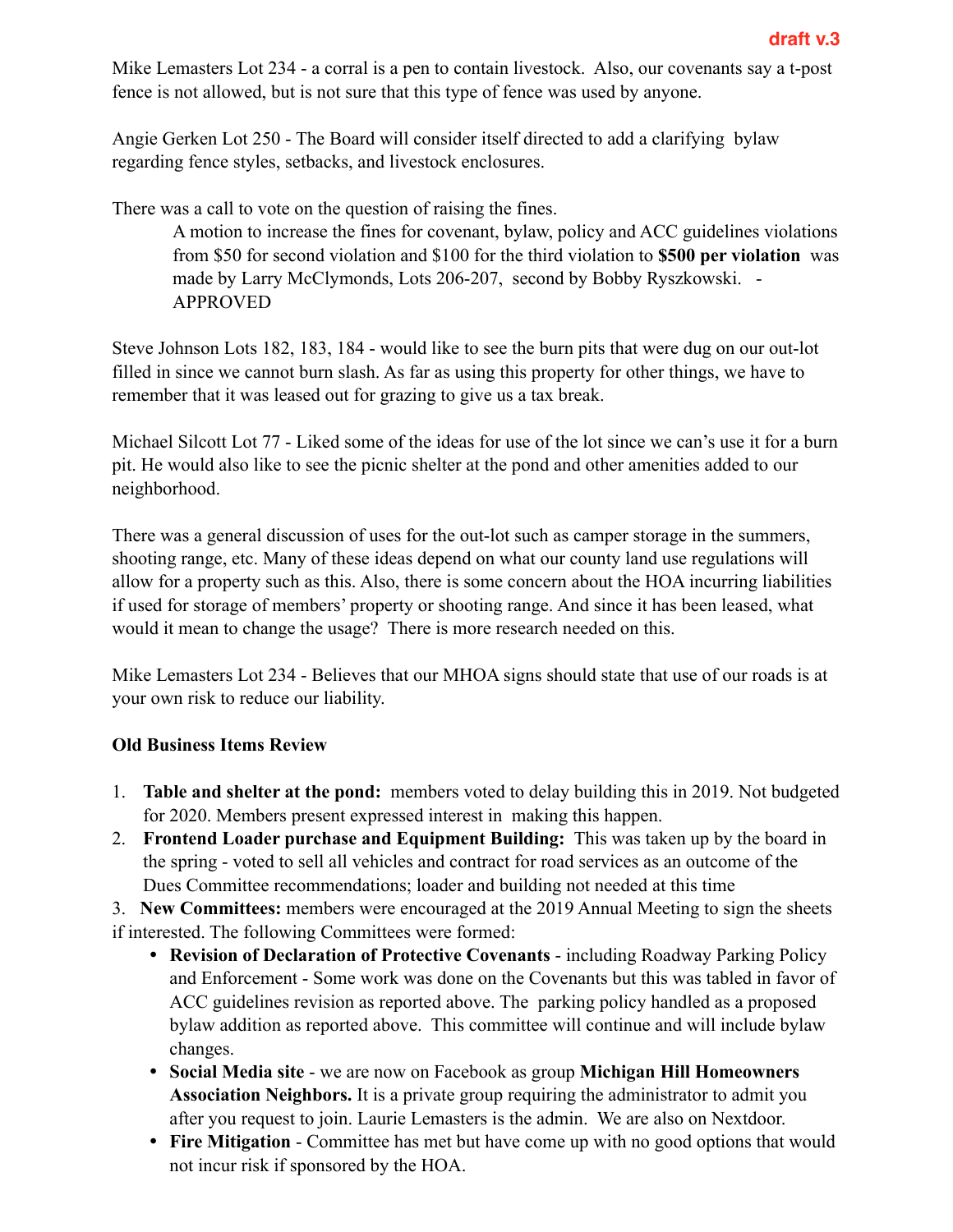• **Dues Assessment** - Committee has met and report has been provided. A vote to increase the dues by \$25 per year was taken and approved as above.

# **New Business**

- 1. **New ACC Guidelines and Regulations Document**  Report given by Angie and new document approved as above.
- 2. **Amended Bylaw on Camping** vote to approve addition of language in *Bold Italics* to reference Park County Land Use Regulations as follows:

9. CAMPERS AND TRAILERS. Campers, trailers, motor homes and similar vehicles may not be used as year around dwellings on Michigan Hill. The Board shall remove any such vehicles which violate the Covenants and Bylaws at the owner(s)' expense. Permitted storage and uses of such vehicles shall be as follows:

 a UNIMPROVED LOTS. Owners of unimproved lots and their guests may camp on their lots in campers, trailers and motor homes, and similar vehicles *as permitted* 

*under Park County Land Use Regulations Section 5-712 - Camping on Vacant Residential (MR,R, R-20, R-35) and Mining (M) Parcels.* Gray water and/or sewage may not be discharged or disposed of within the subdivision other than in the MHOA's approved dump station. When the owner or guest leaves, camping vehicles must be moved from the lot. Campers, trailers, motor homes and similar vehicles cannot be stored on any unimproved lot.

 b IMPROVED LOTS. Owners of improved lots may not allow any person to use campers, trailers or motorhomes as a dwelling on their lots. Owners of improved lots may store campers, trailers and/or motorhomes kept for use elsewhere on their own lots. However , storage of such vehicles shall be in a treed area (whenever possible), adjacent to or within a structure, or as otherwise necessary so as to minimize the visual impact on neighboring lots and other members of the MHOA, enhance property values, and avoid constituting a nuisance to the neighborhood.

This change was approved by members as above in the Open Forum section.

3. **New Bylaw on Parking** - After modification of the language to require that vehicles that must be parked on the road be parked in front of the responsible property owner's own property, the bylaw reads as follows:

# VEHICLE PARKING

No vehicle, trailer, or any vehicular equipment shall be habitually parked along any road in the subdivision. In the event that parking on the road must occur, the vehicle(s) shall be parked in front of your own property. Vehicles parked on the road will be tolerated for no more than 8 hours in any given day provided that it is necessary for the purpose of opening a driveway due to construction or snow removal. Owners who need to have vehicles parked in the road for more than 8 hours in a day or for multiple days due to construction, snow removal or extenuating circumstances must contact the Board of Directors and/or the Director At-Large at least 3 days in advance and provide the dates and justification. Parked vehicles shall not be allowed to cause safety hazards or impede MHOA plowing and grading operations. Parked vehicles that are not removed at the Board's written request, by email or letter, will be towed at the property owner's expense.